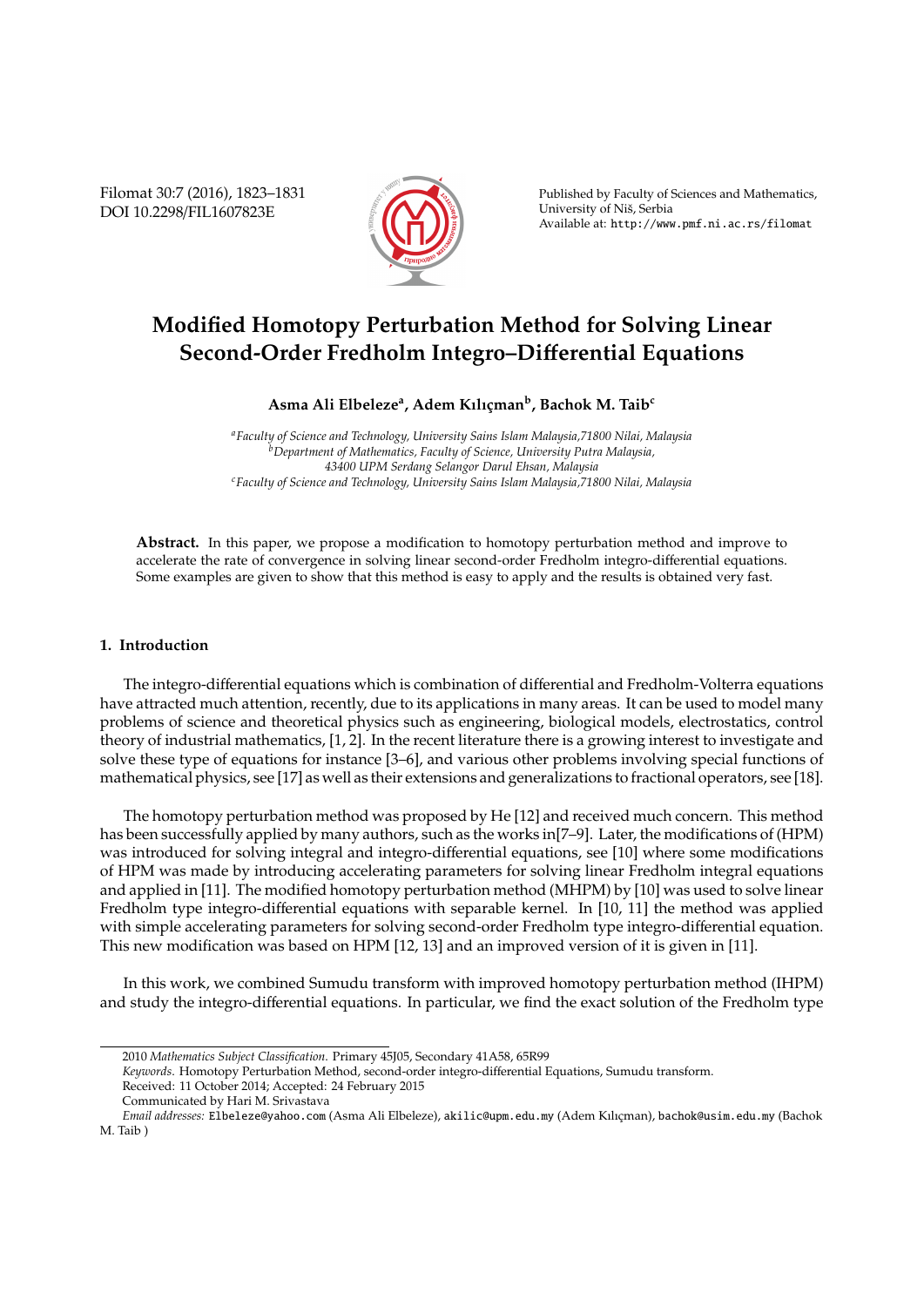integro-differential equation of second order with constant coefficients

$$
u''(x) = n u'(x) + m u(x) + \int_{0}^{x} k(x, t) u(x) dt + f(x), \qquad a \le x \le b
$$
 (1)

subject to the following initial conditions

$$
u(0) = A, \qquad u'(0) = B \tag{2}
$$

where  $k(x, t)$ ) is the kernel and  $m, n, A, B$  are real constant.

## **2. Homotopy Perturbation Method**

The basic idea of (HPM) is introduced as follows: Consider the following nonlinear differential equation

$$
A(u) - f(r) = 0, \qquad r \in \Omega
$$
\n<sup>(3)</sup>

with boundary conditions

$$
B\left(u, \frac{\partial u}{\partial n}\right) = 0, \qquad r \in \Gamma
$$
\n<sup>(4)</sup>

where *A* is a general differential operator, *B* is a boundary operator, *f*(*r*) is a known analytic function, Γ is the boundary of the domain  $Ω$ .

In general, the operator *A* can be divided into two parts *L* and *N*, where *L* is linear, while *N* is nonlinear. Eq. (3) therefor can be rewritten as follows

$$
L(u) + N(u) - f(r) = 0.
$$
\n(5)

By the homotopy technique [14, 15]. We construct a homotopy  $v(r, p)$  :  $\Omega \times [0, 1] \rightarrow R$  which satisfies

$$
H(v,p) = (1-p)[L(v) - L(u_0)] + p[A(v) - f(r)] = 0, \quad p \in [0,1], \ r \in \Omega
$$
\n
$$
(6)
$$

or

$$
H(v, p) = L(v) - L(u_0) + pL(u_0) + p[N(v) - f(r)] = 0
$$
\n(7)

where  $p \in [0,1]$  is an embedding parameter,  $u_0$  is an initial approximation of eq. (3) which satisfies the boundary conditions.

From equations (6) and (7) we have

$$
H(v,0) = L(v) - L(u_0) = 0,
$$
\n(8)

$$
H(v, 1) = A(v) - f(r) = 0.
$$
\n(9)

The changing in the process of *p* from zero to unity is just that of  $v(r, p)$  from  $u_0(r)$  to  $u(r)$ . In topology this is known as deformation and  $L(v) - L(u_0)$ , and  $A(v) - f(r)$  are called homotopic.

Now, assume that the solution of equations (6) and (7) can be expressed as

$$
v = v_0 + pv_1 + p^2 v_2 + \dots \tag{10}
$$

The approximate solution of Eq. (3) can be obtained by setting  $p = 1$ .

$$
u = \lim_{p \to 1} v = v_0 + v_1 + v_2 + \dots
$$
 (11)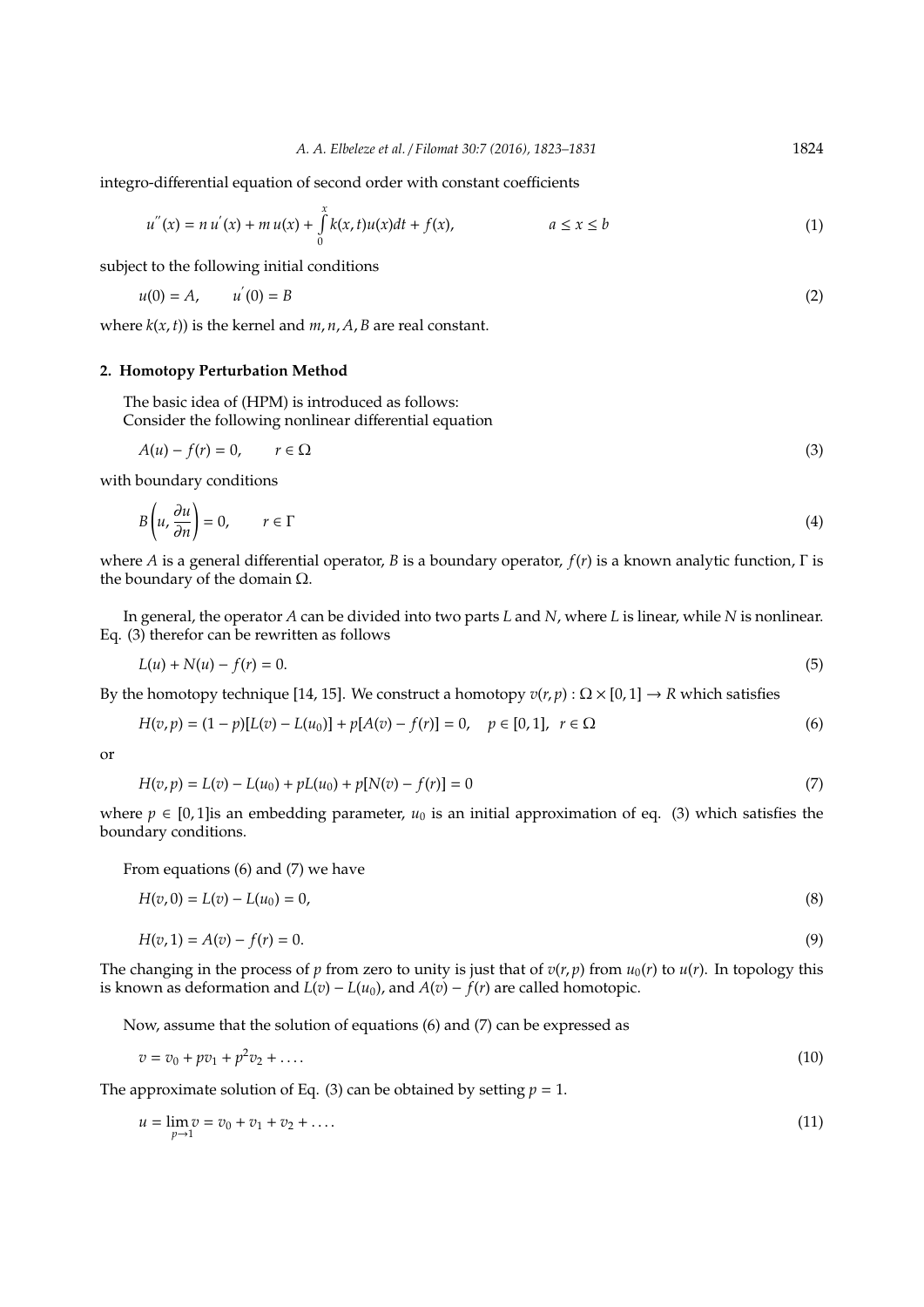## **3. Modified Homotopy Perturbation Method**

This scheme combines Sumudu transform with an improved homotopy perturbation method (IHPM)

to be able to solve this type of fractional integro-differential equations with kernel  $\sum_{i=1}^{N}$ *i*=1  $g_i(x)h_i(t)$ .

The first step, we consider the special case  $k(x, t) = g(x)h(t)$ , so we define a new convex homotopy perturbation [16] as

$$
H(u, p, m) = (1 - p) \left( u''(x) - n u'(x) - w u(x) - f(x) \right)
$$
  
+ 
$$
p \left( u''(x) + n u'(x) + m u(x) - \int_a^b k(x, t) u(x) dt \right)
$$
  
+ 
$$
p(1 - p) m k^* r = 0,
$$
 (12)

$$
k^{*}r = \int_{a}^{b} k(x, t)u(x)dt
$$
 or  

$$
u^{''}(x) - n u^{'}(x) - w u(x) - f(x) - pg(x)\int_{a}^{b} h(t)u(x)dt + mpk * r - mp^{2}k * r = 0.
$$
 (13)

Substituting equation Eq.(10) into (12) and equating the terms with identical powers of *p*, we obtain

$$
p^{0}: u''_{0}(x) - n u'_{0}(x) - w u_{0}(x) - f(x) = 0, \qquad u_{0}(0) = A, \, u_{0}(0) = B,\tag{14}
$$

and the solution with Sumudu transform is given by

$$
u_0(x) = S^{-1} \left( \frac{F(s) + As^{-2} + Bs^{-1} - nAs^{-1}}{s^{-2} - ns^{-1} - w} \right)
$$
\n(15)

$$
p^{1} : u''_{1}(x) - n u'_{1}(x) - w u_{1}(x) + m k^{*} r = 0, \qquad u_{1}(0) = 0, \, u'_{1}(0) = 0,
$$
\n
$$
(16)
$$

or

*b*

$$
u_1''(x) - n u_1'(x) - w u_1(x) = (1 - m)k^* r, \qquad u_1(0) = 0, \ u_1'(0) = 0,
$$
\n(17)

$$
k * r = \int_{a}^{b} k(x, t)u_0(x)dt,
$$
\n(18)

$$
u_1(x) = (1 - m) S^{-1} \left( \frac{K^*(s)}{s^{-2} - ns^{-1} - w} \right)
$$
 (19)

$$
p^{2}: u_{2}^{''}(x) - n u_{2}^{'}(x) - w u_{2}(x) - \int_{a}^{b} k(x, t)u_{1}(t)dt - mk^{*}r = 0
$$
  
\n
$$
u_{2}(0) = 0, u_{2}^{'}(0) = 0,
$$
  
\n
$$
u_{2}^{''}(x) - n u_{2}^{'}(x) - w u_{2}(x) = (1 - m) \int_{a}^{b} k(x, t)S^{-1} \left(\frac{K^{*}(s)}{s^{-2} - ns^{-1} - w}\right)(t)dt + mk^{*}r
$$
  
\n
$$
u_{2}^{''}(x) - n u_{2}^{'}(x) - w u_{2}(x) = (1 - m) \gamma g(x) + mg(x) \int_{a}^{b} h(t)u_{0}(t)dt
$$
  
\n
$$
= [(1 - m) \gamma + mk_{1}^{*}rg(x)]
$$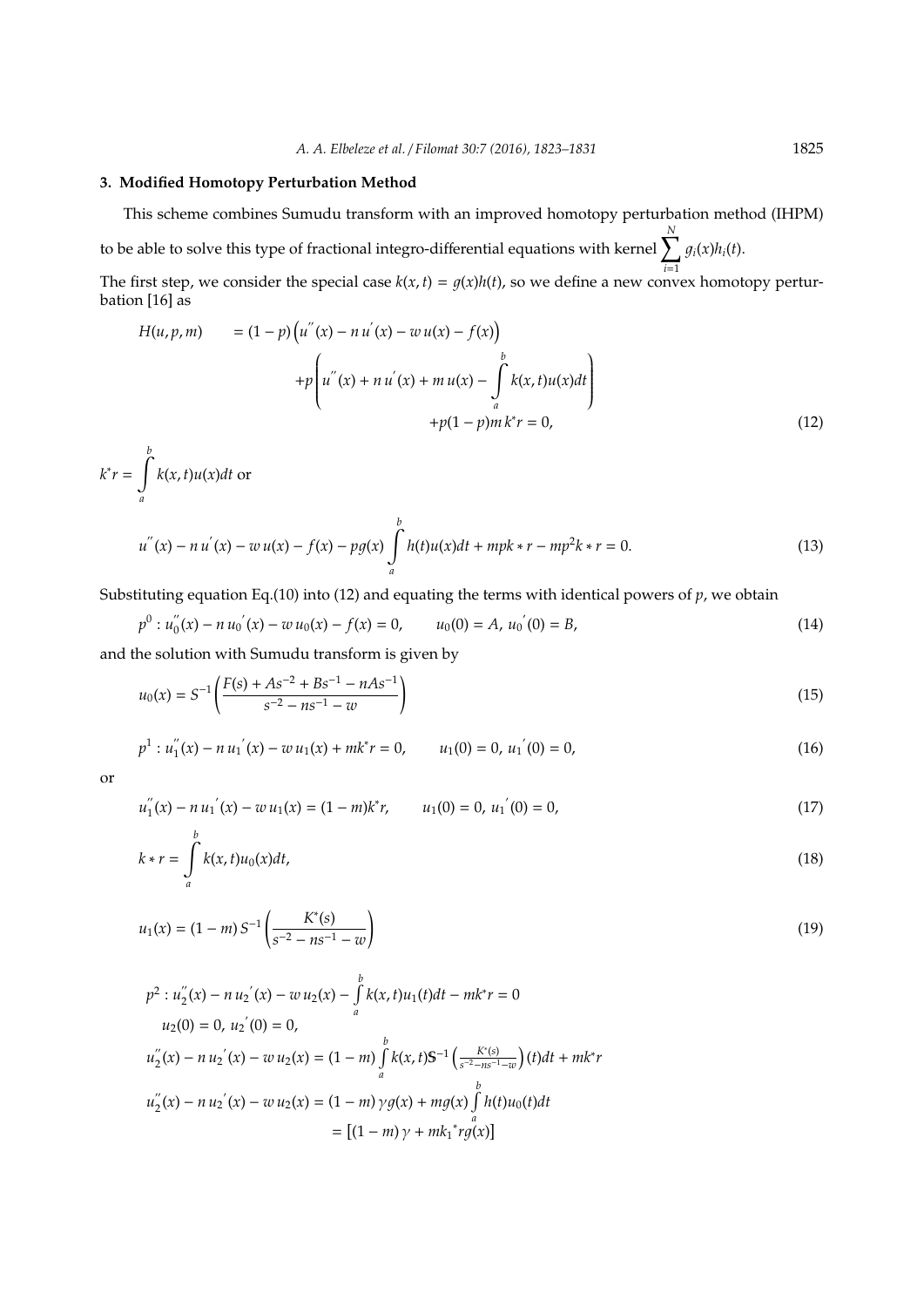*A. A. Elbeleze et al.* / *Filomat 30:7 (2016), 1823–1831* 1826

$$
\gamma = \int_{a}^{b} h(t) S^{-1} \left[ \frac{K^*(s)}{s^{-2} - n s^{-1} - w} \right] dt,
$$
\n(20)

$$
k_1^* r = \int_a^b h(t) u_0(x) dt
$$
 (21)

hence we have

$$
u_2(x) = \left[ (1 - m) \gamma + mk_1^* r \right] S^{-1} \left\{ \frac{G(s)}{s^{-2} - ns^{-1} - w} \right\}
$$
 (22)

$$
p^{3}: u_{3}^{''}(x) - n u_{3}^{'}(x) - w u_{3}(x) - \int_{a}^{b} k(x,t)u_{1}(t)dt = 0, \quad u_{3}(0) = 0, \, u_{3}^{'}(0) = 0.
$$

In general

$$
p^{n}: u''_{n}(x) - n u'_{n}(x) - w u_{n}(x) - \int_{a}^{b} k(x,t)u_{n-1}(t)dt = 0, \quad u_{n}(0) = 0, \; u'_{n}(0) = 0, n = 4, 5, \ldots
$$

Now we find *m* such that  $u_2(x) = 0$ , since if  $u_2(x) = 0$  then  $u_3(x) = u_4(x) = \cdots = 0$ , and the solution will be obtained as  $u(x) = u_0(x) + u_1(x)$ , so for all values of *x* we should have

$$
[(1-m)\gamma + mk_1^*r] = 0.
$$

This implies to

$$
m = \frac{\gamma}{\gamma - k_1^* r} = \frac{\int_a^b h(t) \mathbb{S}^{-1} \left\{ \frac{K^*(s)}{s^{-2} - n s^{-1} - w} \right\} dt}{\int_a^b h(t) \mathbb{S}^{-1} \left\{ \frac{K^*(s)}{s^{-2} - n s^{-1} - w} \right\} dt - \int_a^b h(t) u_0(t) dt}.
$$
\n(23)

Now, we consider the general case

$$
k(x,t)=\sum_{i=1}^N g_i(x)h_i(t).
$$

Here we choose the convex homotopy as follows:

$$
H(u, p, m) = (1 - p) (u''(x) - n u'(x) - w u(x) - f(x)) + p (u''(x) + n u'(x) + m u(x))
$$
  

$$
- \int_{a}^{b} k(x, t) u(x) dt + p(1 - p) \sum_{i=1}^{N} m_i k^* r_i = 0,
$$
 (24)

$$
k^* r_i = \int_a^b k(x, t) u(x) dt.
$$
 Further  

$$
u''_0(x) - n u'_0(x) - w u_0(x) - f(x) = 0 \quad u_0(0) = A, u'_0(0) = B,
$$
 (25)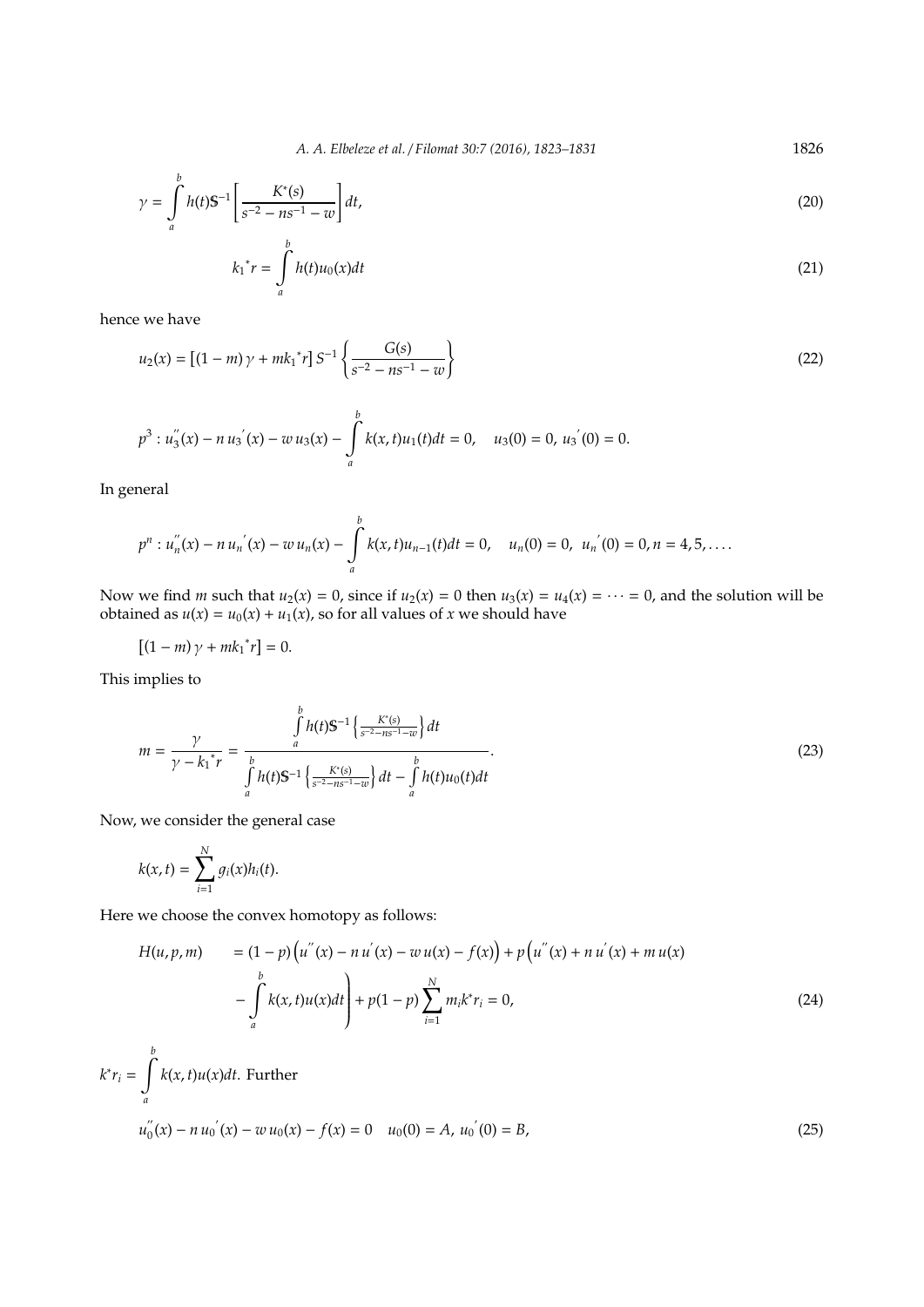then the solution with Sumudu transform is given as

$$
u_0(x) = S^{-1} \left( \frac{F(s) + As^{-2} + Bs^{-1} - nAs^{-1}}{s^{-2} - ns^{-1} - w} \right)
$$
 (26)

$$
u_1''(x) - n u_1'(x) - w u_1(x) = \sum_{i=1}^n \left[ \int_a^b k_i(x, t) u_0(t) dt - m_i k^* r_i \right]
$$
 (27)

*k* ∗  $r_i = \int_0^b$ *a*  $k_i(x,t)u_0(x)dt$ , we have

$$
u_1(x) = (1 - m_i) S^{-1} \left( \frac{K_i^*(s)}{s^{-2} - n s^{-1} - w} \right)
$$
 (28)

$$
u''_2(x) - n u'_2(x) - w u_2(x) = \sum_{i=1}^n \left( \int_a^b k_i(x, t) u_1(t) dt + m_i k^* r_i \right)
$$
  
\n
$$
= \sum_{i=1}^n \left[ \int_a^b k_i(x, t) \left( \sum_{j=1}^n \left( (1 - m_j) S^{-1} \left\{ \frac{k_j^*(s)(t)}{s^{-2} - n s^{-1} - w} \right\} \right) dt \right. \right]
$$
  
\n
$$
u''_n(x) - n u'_n(x) - w u_n(x) = \sum_{i=1}^n \left[ \int_a^b k_i(x, t) u_{n-1} dt \right].
$$
  
\n(29)

Now we find  $m_i$ ,  $i = 1, 2, \dots, N$  such that  $u_2(x) = 0$ , since if  $u_2(x) = 0$  then  $u_3(x) = u_4(x) = \dots = 0$ , so from for values of *x* we should have

$$
u_2(x) = g_1(x) \left[ (1 - m_1)\gamma_1 + k^* r_1 m_1 \pm \sum_{i \neq 1}^n (1 - m_i) \gamma_i \right]
$$
  
\n
$$
\pm g_2(x) \left[ (1 - m_2)\beta_2 + k^* r_2 m_2 \pm \sum_{i \neq 2}^n (1 - m_i) \beta_i \right]
$$
  
\n
$$
\pm \ldots \pm g_n(x) \left[ (1 - m_n)\mu_n + k^* r_n m_n \pm \sum_{i=1}^{n-1} (1 - m_i) \mu_i \right].
$$
\n(30)

Since we have  $u_2(x) = 0$ , then we get the following system of equations

$$
\begin{cases}\n(k^*r_1 \pm \gamma_1)m_1 - \sum_{i=1}^n m_i\gamma_i = \gamma_1 \pm \sum_{i=1}^n \gamma_i \\
(k^*r_2 \pm \beta_2)m_2 - \sum_{i=2}^n m_i\beta_i = \beta_2 \pm \sum_{i=2}^n \gamma_i \\
\vdots \\
(k^*r_n \pm \mu_n)m_1 - \sum_{i=1}^{n-1} m_i\mu_i = \mu_n \pm \sum_{i=1}^{n-1} \gamma_i\n\end{cases}
$$
\n(31)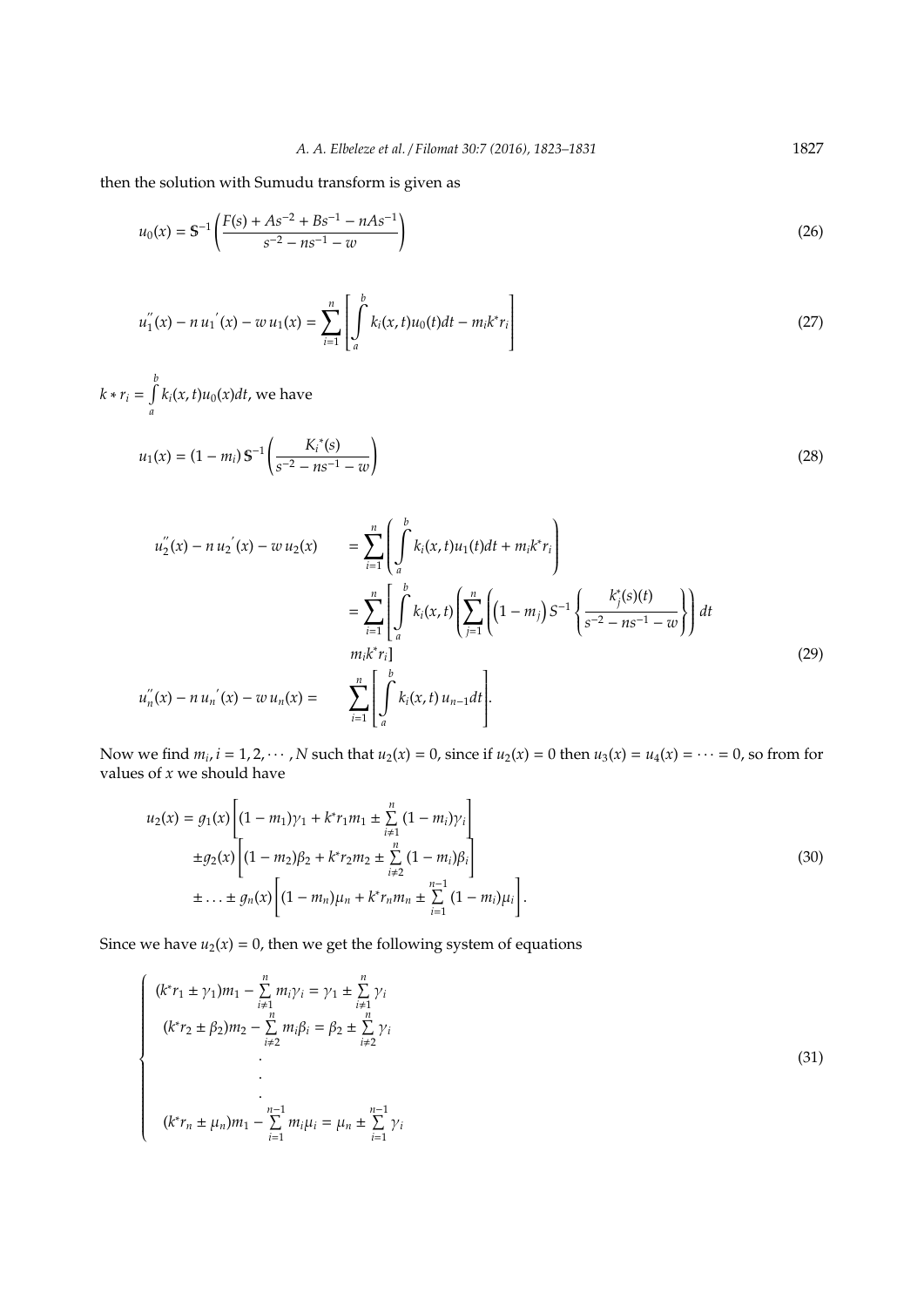where

$$
k^* r_i = \sum_{i=1}^n \int_a^b h_i(t) u_0(t) dt,
$$
  
\n
$$
\gamma_i = \int_a^b h_1(t) \left[ \sum_{i=1}^n \left( S^{-1} \left\{ \frac{k_i^*(s)}{s^{-2} - n s^{-1} - w} \right\} \right) \right] dt,
$$
  
\n
$$
\beta_i = \int_a^b h_2(t) \left[ \sum_{i=1}^n \left( S^{-1} \left\{ \frac{k_i^*(s)}{s^{-2} - n s^{-1} - w} \right\} \right) \right] dt,
$$
  
\n
$$
\mu_i = \int_a^b h_n(t) \left[ \sum_{i=1}^n \left( S^{-1} \left\{ \frac{k_i^*(s)}{s^{-2} - n s^{-1} - w} \right\} \right) \right] dt.
$$
\n(32)

## **4. Numerical Examples**

In this section, we will apply the modified homotopy perturbation method described in previous section for solving IDEs

**Example 4.1.** Consider Fredholm integro-differential equation of fractional order

$$
u''(x) = x - \sin x - \int_{0}^{\frac{\pi}{2}} x t u(t) dt,
$$
\n(33)

subject to initial conditions

$$
u(0) = 0, \qquad u^{'}(0) = 1 \tag{34}
$$

the exact solution is given by  $u(x) = \sin x$ 

$$
f(x) = x - \sin x
$$
,  $n = 0$ ,  $m = 0$   
\n $g(x) = x$ ,  $h(t) = t$ ,  $a = 0$ ,  $b = \frac{\pi}{2}$ 

$$
u_0''(x) = x - \sin x, \qquad u_0(0) = 0, \qquad u_0'(0) = 1.
$$
 (35)

Using Sumudu transform we get

$$
u_0(x) = \frac{x^3}{6} + \sin(x) \tag{36}
$$

$$
u_1''(x) = (-1 - m)k^* r, \qquad u_1(0) = 0, \qquad u_1'(0) = 0.
$$
\n(37)

From (31)-(32) we get

$$
k^*r = \left(\frac{\pi^5}{960} + 1\right)x, \qquad m = \frac{-\left(\frac{\pi^5}{960}\right)}{\left(\frac{\pi^5}{960} + 1\right)}
$$
(38)

so we have,

$$
u_1(x) = (-1-m)S^{-1}\left\{\frac{k^* r(s)}{s^{-2}}\right\}.
$$

Thus we obtain,

$$
u_1(x) = \frac{-x^3}{6}
$$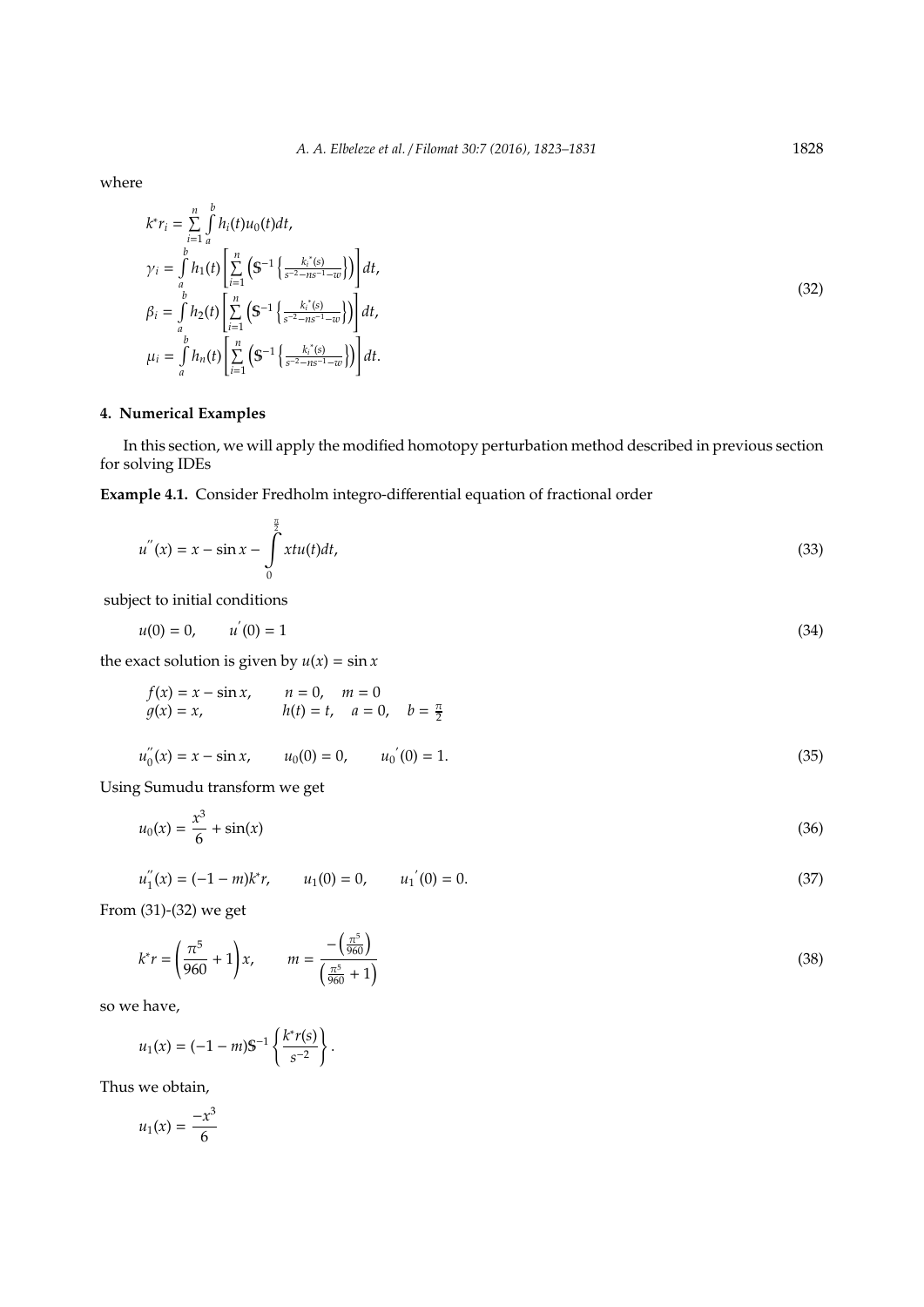and the solution will be as follows

$$
u(x) = u_0(x) + u_1(x)
$$
  
=  $\frac{x^3}{6} + \sin(x) - \frac{x^3}{6}$   
=  $\sin(x)$ .

**Example 4.2.** Consider the linear Fredholm integro-differential equation :

$$
u''(x) = x - 2 + 60 \int_{0}^{1} (x - t)u(t)dt,
$$
\n(39)

subject to initial conditions

$$
u(0) = 0, \qquad u^{'}(0) = 1 \tag{40}
$$

the exact solution is given by  $u(x) = x(x - 1)^2$ 

$$
f(x) = x - 2
$$
,  $n = 0$ ,  $m = 0$ ,  $g_1(x) = x$   
\n $g_2(x) = -1$ ,  $h_1(t) = 60$   $h_2(t) = 60t$ ,  $a = 0$ ,  $b = 1$ 

$$
u_0''(x) = x - 2, \qquad u_0(0) = 0, \qquad u_0'(0) = 1. \tag{41}
$$

Using Sumudu transform we get

3

$$
u_0(x) = \frac{x^3}{6} - x^2 + x \tag{42}
$$

$$
u_1''(x) = (-1 - m_1)xk^*r_1 - (1 - m_2)k^*r_2, \qquad u_1(0) = 0, \qquad u_1'(0) = 0.
$$
 (43)

From (32), we have

$$
k^* r_1 = \frac{25}{2}, \qquad k^* r_2 = 7, \qquad \gamma_1 = \frac{125}{4}
$$
  
\n
$$
\gamma_2 = 70, \qquad \beta_1 = 25, \qquad \beta_2 = 105.
$$
\n(44)

From (31) we have

$$
(k^*r_1 - \gamma_1)m_1 + \gamma_2m_2 = \gamma_2 - \gamma_1(k^*r_2 + \beta_2)m_2 - \beta_1m_1 = \beta_2 - \beta_1
$$
\n(45)

So from (45) we obtain  $m_1 = \frac{3}{5}$  and  $m_2 = \frac{5}{7}$ .

Now, by substituting by the values of  $m_1$  and  $m_2$  we can write

 $u_1^{''}$  $u_1''(x) = 5x - 2, \quad u_1(0) = 0, u_2'$  $\mathbf{1}_{1}(0)=0.$ 

By applying Sumudu transform to the above equation then take the inverse transform of the result we get

$$
u_1(x) = \frac{5x^3}{6} - x^2
$$

and the solution will be obtained as

$$
u(x) = u_0(x) + u_1(x) = x(x - 1)^2
$$

which is the exact solution.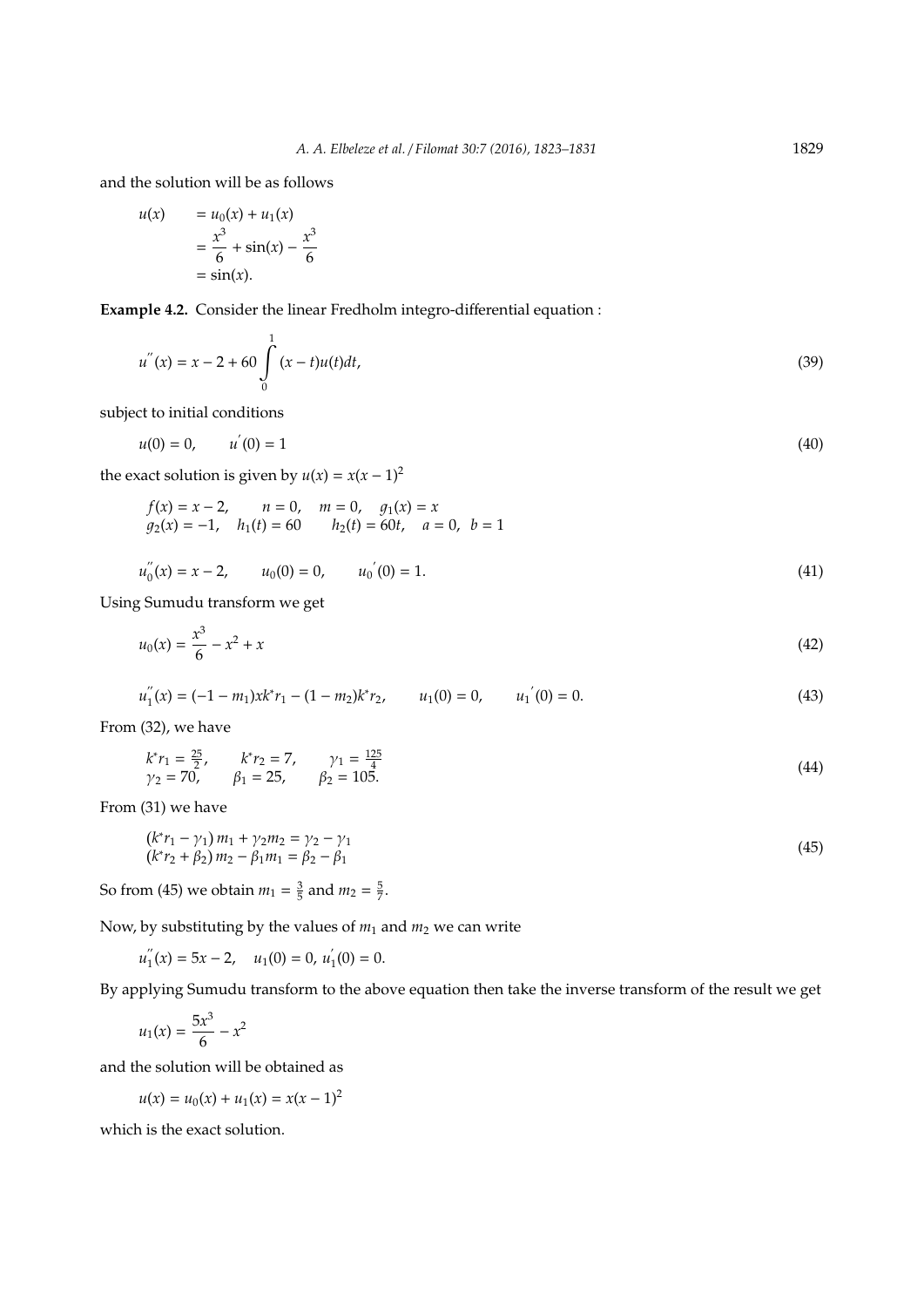**Example 4.3.** Consider the linear Fredholm integro-differential equation :

$$
u''(x) + 2u'(x) + 5u(x) = 3e^{-x}\sin(x) + \int_{-\pi}^{\pi} e^t u(t)dt,
$$
\n(46)

subject to initial conditions

$$
u(0) = 0, \qquad u'(0) = 2 \tag{47}
$$

the exact solution is given by  $u(x) = \frac{1}{2}e^{-x}\sin(2x) + e^{-x}\sin(x)$ 

$$
f(x) = 3e^{-x} \sin(x),
$$
  $n = 2,$   $m = 5,$   
\n $g(x) = 1,$   $h(t) = e^{t}$ 

$$
u_0''(x) + 2u_0'(x) + 5u_0(x) = 3e^{-x}\sin(x), \qquad u_0(0) = 0, \qquad u_0'(0) = 2.
$$
 (48)

Using Sumudu transform we get

$$
u_0(x) = \frac{1}{2}e^{-x}\sin x + e^x\sin x
$$
 (49)

$$
u_1''(x) + 2u_1'(x) + 5u_1(x) = (1 - m)k^*r, \qquad u_1(0) = 0, \qquad u_1'(0) = 0 \tag{50}
$$

$$
k^*r = \int_{-\pi}^{\pi} 1e^t u_0(t)dt = 0
$$
\n(51)

then

 $u_1(x) = 0.$ 

So the solution is

$$
u(x) = u_0(x) + u_1(x) = \frac{1}{2}e^{-x}\sin x + e^x\sin x.
$$

## **5. Conclusion**

In this work, based on HPM and improved version of it the IDEs with initial conditions have been solved. As it was seen in previous section the exact solution of the test problems are calculated by using modified homotopy perturbation method. We noted that in all the equations we are solved the solution we got in three terms of HPM series solutions while the same solutions have been obtained in two term of MHPM series solutions. This is demonstrated that the modified procedure is quite efficient to determine the solution closed form also. Further, this method is very simple and the results are obtained very fast.

## **Acknowledgement**

The authors express their sincere thanks to the referees for the careful and details reading of the manuscript and very helpful suggestions. The authors also gratefully acknowledges Professor H. M. Srivastava for bringing the reference [17] to the authors' attention that improved and updated the references.